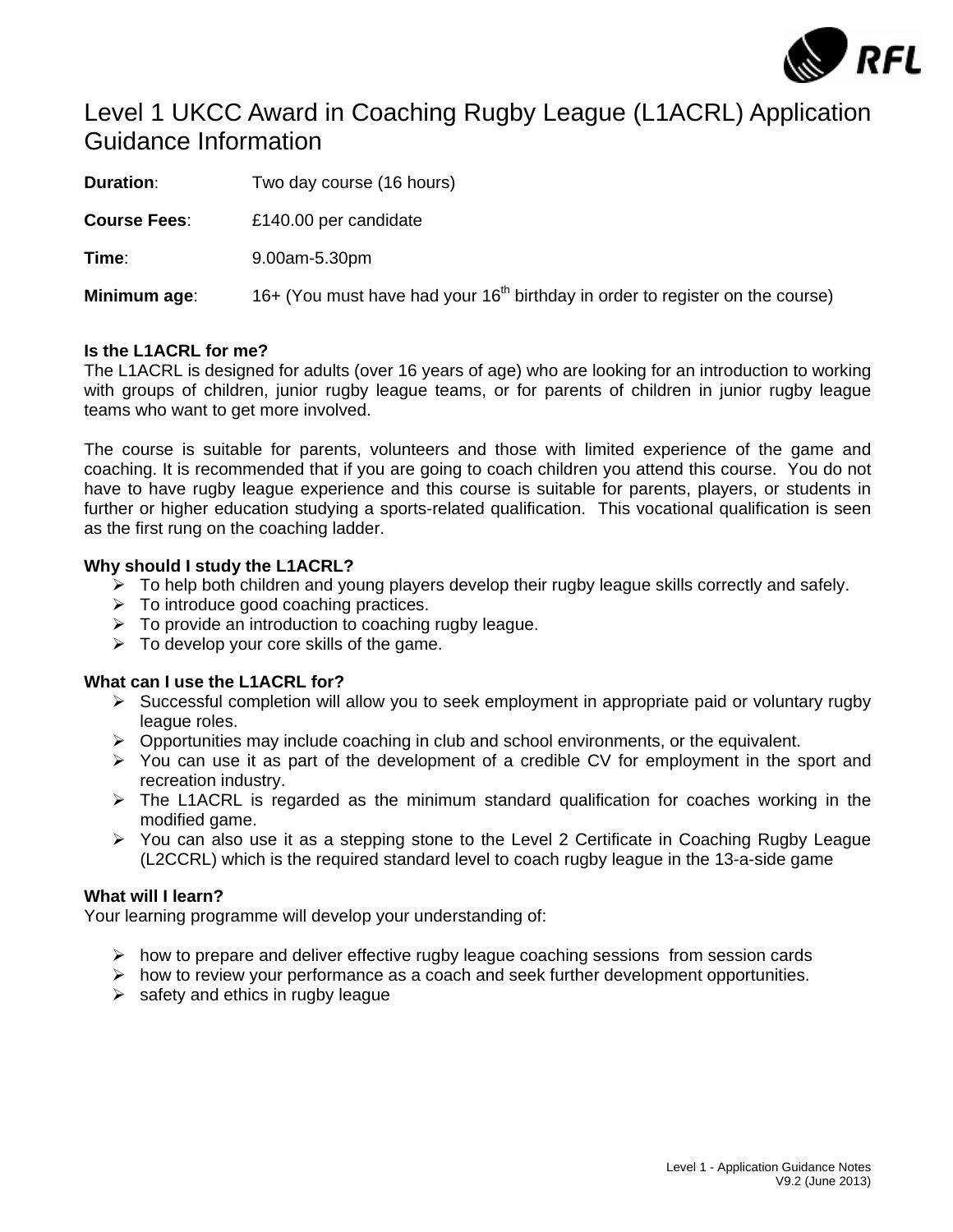

# **What do I need to do to pass the course?**

- $\triangleright$  Attend all of the course hours/days.
- $\triangleright$  Successfully complete the practical coaching sessions on the course which will involve planning, delivery and review of your coaching sessions
- $\triangleright$  Complete the tasks in your learner pack

# Guidance on completing your application

Please ensure the following items are submitted with your application, failure to do so may result in a delay processing your application and non-admittance onto the course.

#### **Payment**

The course fee **must** be received with your application. The fee is £140.00. Payment can be made by credit/debit card, cheque or invoice, or via phone (RFL Administration 0113 201 5464) or on the web on [www.coachwisebooker.com.](http://www.coachwisebooker.com/) If an organisation or club is paying for you to attend this course please ensure that full invoicing details including any purchase order number is included on your application form. You should also include confirmation from your club secretary/treasurer that they will cover the course cost.

**All cheques must be made payable to 'Coachwise Limited'**. Please write your **name and date of birth** on the back of the cheque. If a club is paying please write the name and date of birth for the coaches who will be attending on the back of the cheque.

If you wish to apply to pay by invoice you must include full invoicing details on the application. Invoices can only be issued to clubs or organisations. Where previous problems have arisen with the payment of invoices, credit may be refused and an alternative method of payment found.

# **Photo**

Please ensure a passport sized photograph enclosed with your Application Form. Please write **your name and date of birth** on the back of your photograph.

#### **Monitoring Form**

The RFL is committed to equal opportunities. The RFL aims to ensure that no prospective candidate receives less favourable treatment as a result of their age, gender, marital status, ethnic origin, disability or for any other reason which cannot be shown to be justified. This form will be used strictly for monitoring purposes.

# **Transfers**

If you are unable to attend the course once your application has been processed, you may be able to transfer to an alternative course of your choice. **Please contact RFL Administration on 0113 201 5464 for further information**. An administration fee of £45.00 will apply in all cases.

# **Cancellations**

- If you start the course and do not complete you will **not** be entitled to a refund.
- If you let us know that you no longer want to do the course 5 weeks before the start date, you will be entitled to a refund, less a £15.00 administration fee.

The Rugby Football League reserves the right to cancel a course for any reason, in which case a refund will be given or alternative venue/dates may be offered.